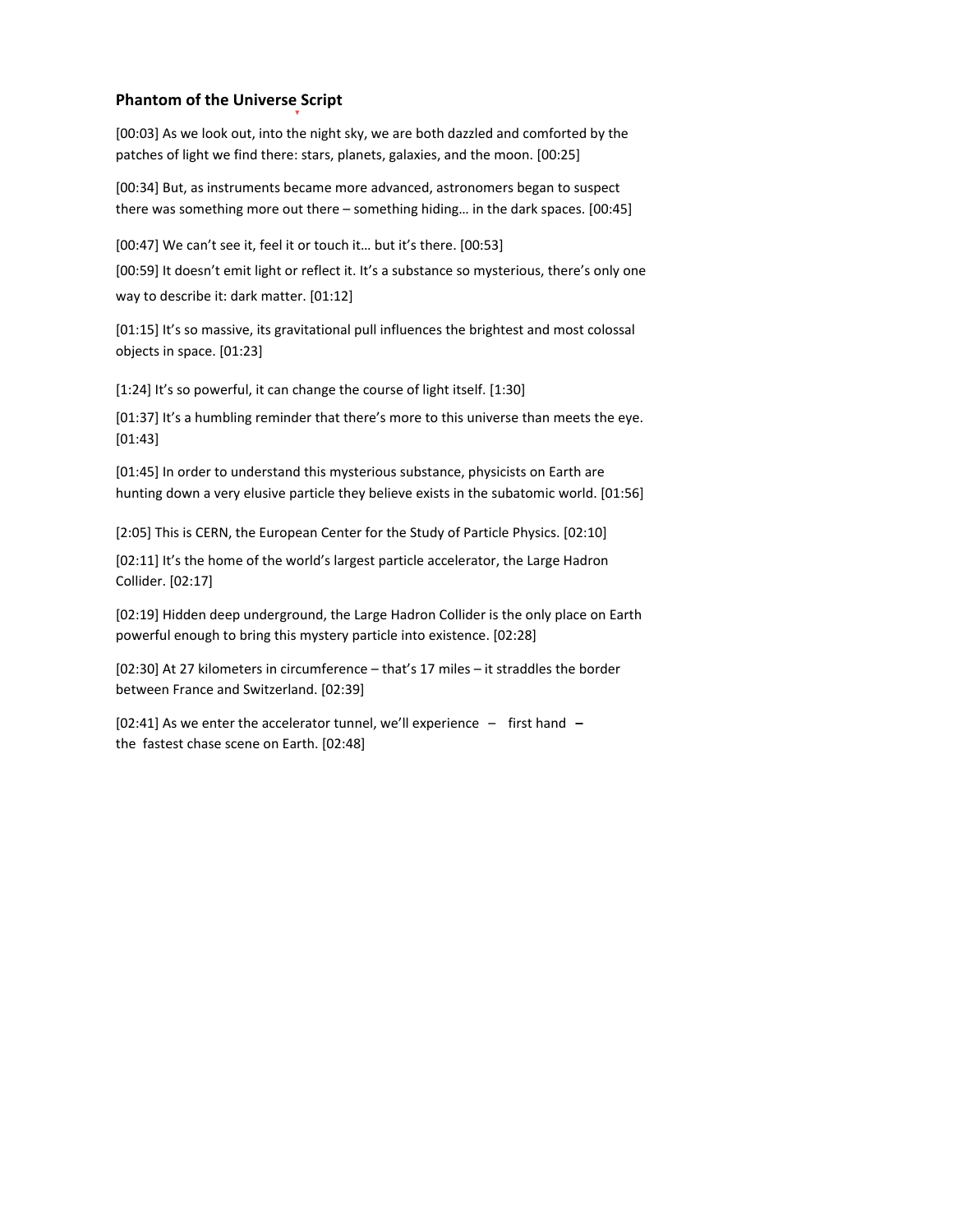[03:04] Here, inside the beam pipe, particles called protons are pushed to velocities approaching the speed of light. [03:11]

[03:17] Some of them will smash into *other* protons racing straight toward them. [3:20]

[3:25] It's all part of the hunt for a new kind of fundamental particle that forms *dark matter*. [03:30] 

[03:39] Already the Large Hadron Collider has made an incredible discovery that lends weight to our story. Not that long ago there were fireworks at CERN on a recent Fourth of July as scientists announced the discovery of a particle called the Higgs boson. [3:57]

[3:58] Physicists had searched for this particle for 50 years, ever since theorists showed that the source of the mass of all fundamental particles requires its presence. Particles like electrons and quarks get their mass when they pass through the Higgs Field, and so might the particle that makes up dark matter. [04:20]

[04:23] Now, the search at the Large Hadron Collider turns to finding the dark matter particle itself. [4:28]

[4:33] Astrophysicists have demonstrated that over 80% of the mass in the cosmos consists of dark matter [04:41].

## **[4:43] TITLE SEQUENCE [5:03]**

[04:47] This is the amazing story of how we discovered that most of the matter in the universe is of an extraordinary, invisible type. [04:57]

[05:05] Dark matter has been around since the beginning of time... the very beginning... [5:12] 

## [5:13] BIG BANG EXPLOSION

[5:14] Our universe was born in the form of a hot dense frenzy of energy expanding at an incredible rate. [05:21]

[5:25] A tiny fraction of a second later, energy transformed into the first particles of our universe. [05:32]

Phantom of the Universe 2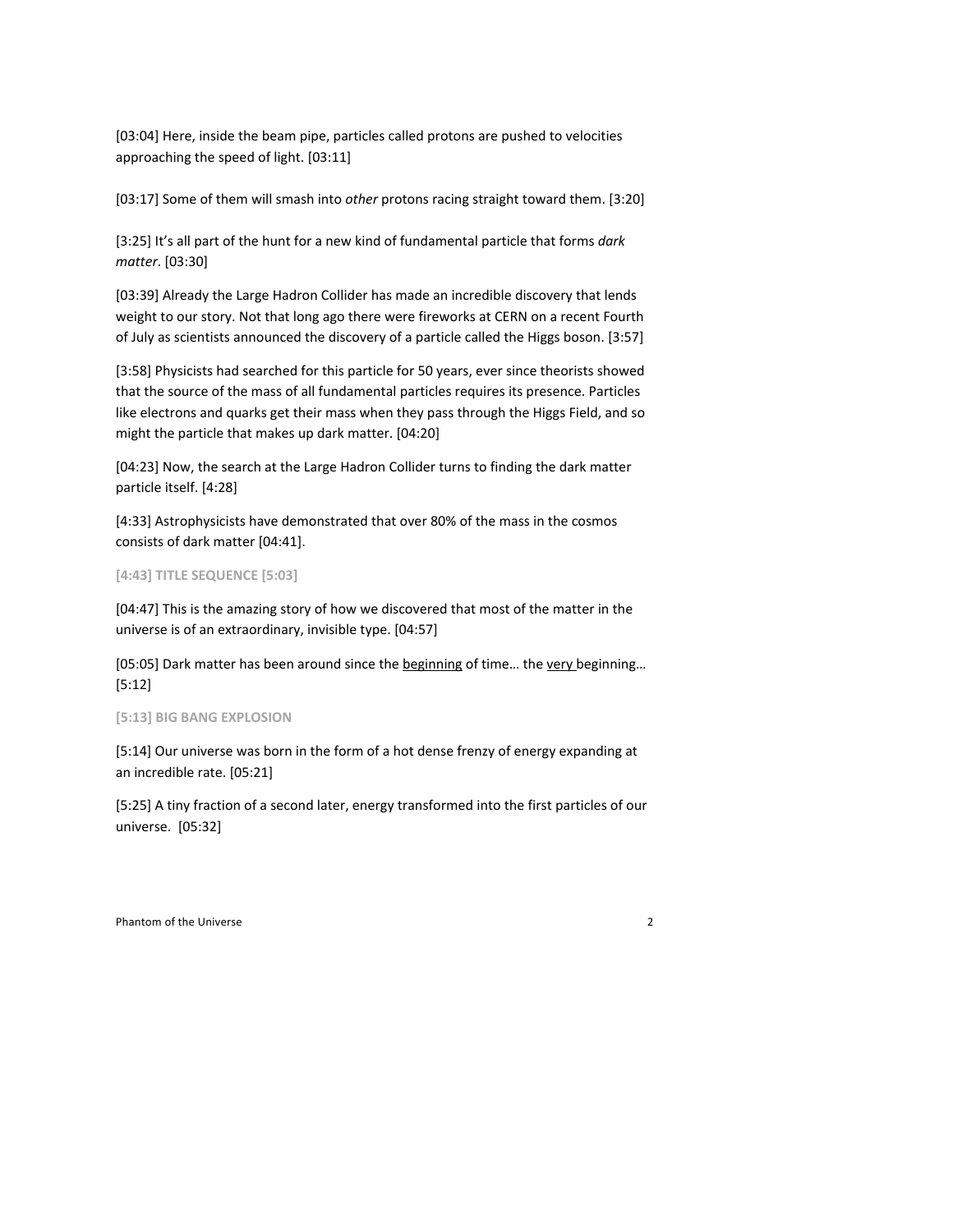[5:34] Tiny particles called quarks formed protons and neutrons. These combined with electrons to create the first atoms. Atoms, in turn, make up regular matter, the substance of which, physical objects are made. [5:49]

[05:52] As conditions cooled and space expanded, dark matter's mass coalesced into strands. These strands formed an invisible skeleton in space. [6:06]

[6:08] Over hundreds of millions of years, the gravity from dark matter's mass was so powerful, it pulled regular mass to it, like meat to its ribs... and formed the sinewy structure of the universe. [06:23]

[06:33] The first galaxies grew at the intersections of these filaments. [06:37].

[06:41] Galaxies collided with other galaxies... and merged again to form super-clusters of galaxies. [06:47]

[06:48] Countless galaxies were drawn together by dark matter's pull. [6:55]

[6:57] and from there, they grew into the structure of the universe we see today. [7:01]

[7:02] Without dark matter, there would be no stars, no galaxies, no planets, no life. Without dark matter, we ourselves would not exist. [7:14]

[07:17] Dark matter lay hidden from human view for millennia until finally, traces of its influence became apparent to astronomers. [07:24]

**Fritz Zwicky**

[07:27] The first was Fritz Zwicky, a Swiss astronomer, who worked at Cal Tech in the 1930's. [7:33]

[7:35] Zwicky turned his telescope toward a group of galaxies not too far from our own Milky Way. This swarming network of over a *thousand* galaxies is known as the Coma Cluster and Zwicky's mission was to determine its mass. [7:50]

[7:51] He could do this by measuring its brightness... [7:54]

[8:01] ...and by measuring the speed of galaxies orbiting inside the cluster. [8:06]

[8:13] Zwicky discovered that the galaxies were moving much faster than he expected. [8:18]

[8:20] Especially considering the amount of mass in the cluster as indicated by brightness. [8:25]

Phantom of the Universe 3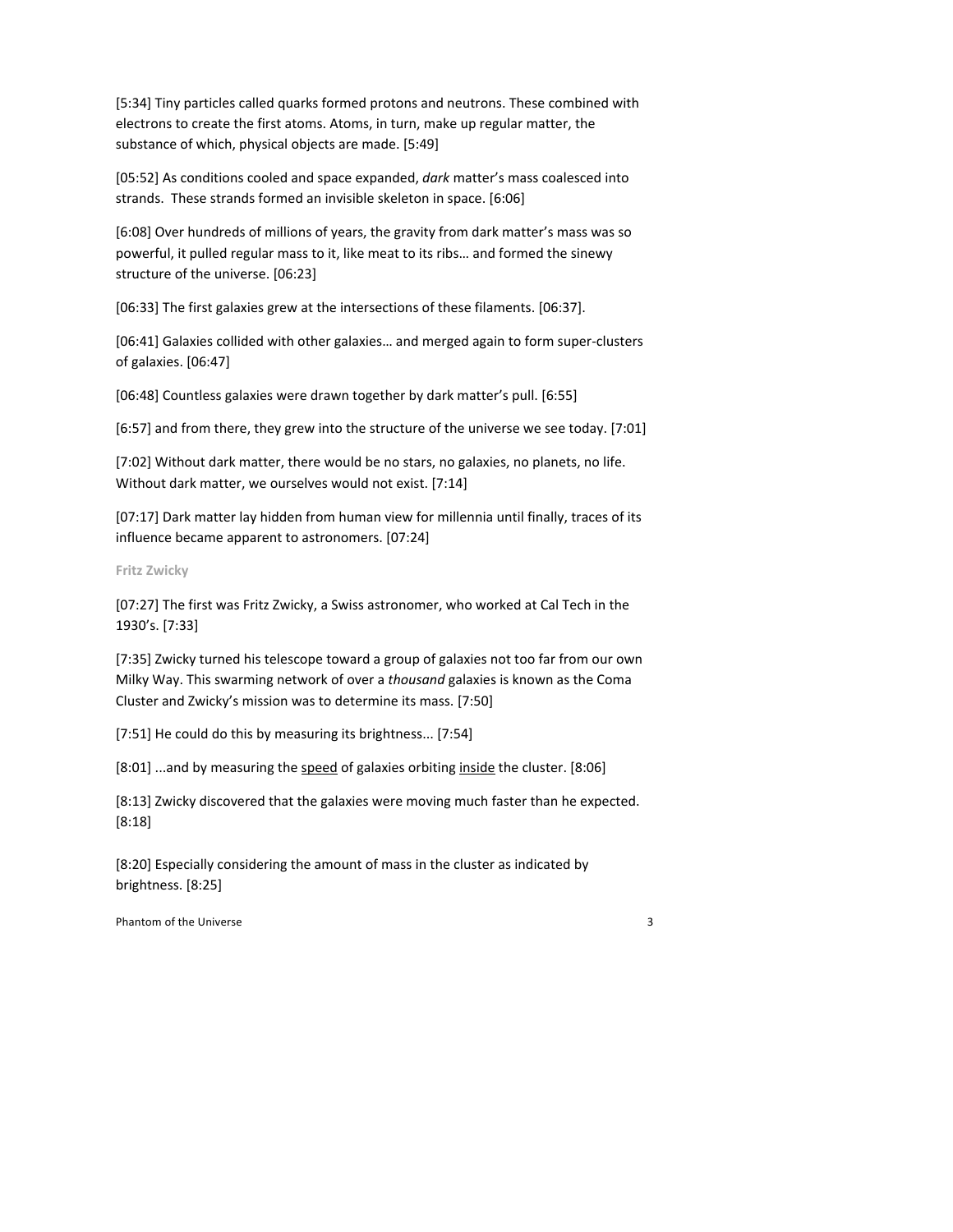[8:25] At these speeds, the visible mass wasn't great enough to hold the cluster together. [8:30]

[8:32] Zwicky theorized there must be some invisible substance lying in hiding holding the speeding galaxies into the cluster. [8:41]

[8:45] He called the substance "dark matter." [08:48]

[8:50] But some ideas are ahead of their time. [8:53]

**Vera Rubin** 

[8:54] Zwicky's revolutionary findings went largely unnoticed until 40 years later when astronomer Vera Rubin started to study the orbital speeds of stars in galaxies. What she observed surprised and confounded her. [9:11]

[9:15] According to Newton's Law of Gravitation, the sun's powerful mass creates a gravitational pull that causes the inner planets to travel at faster speeds than planets that are farther out. [9:28]

[9:50] Since stars orbit around a galaxy's center much the way planets orbit the sun, Rubin thought she'd see similar speed patterns when she observed the nearby Andromeda Galaxy. [10:01]

[10:04] But what she saw was radically different. [10:08]

[10:09] Stars that were in orbit far from the galaxy's center were whizzing along at high speeds, identical to the stars much closer in. [10:18]

[10:22] This was not at all like the speeds of planets in our solar system, where the inner planets go much faster than the outer planets. [10:29]

[10:32] At these incredible speeds, without adequate gravitational pull from something massive, the stars should fly out of control and jettison out into space.  $[10:47]$ 

[11:02] Rubin and her team concluded that there must be some strange, invisible mass that extended to the outer edges of the galaxy and beyond.  $[11:11]$ 

[11:14] It was as if an invisible cloud held the stars together like a kind of glue. [11:18]

[11:19] We can see visual evidence of these dark matter halos in other parts of the universe as well. [11:25]

Phantom of the Universe 4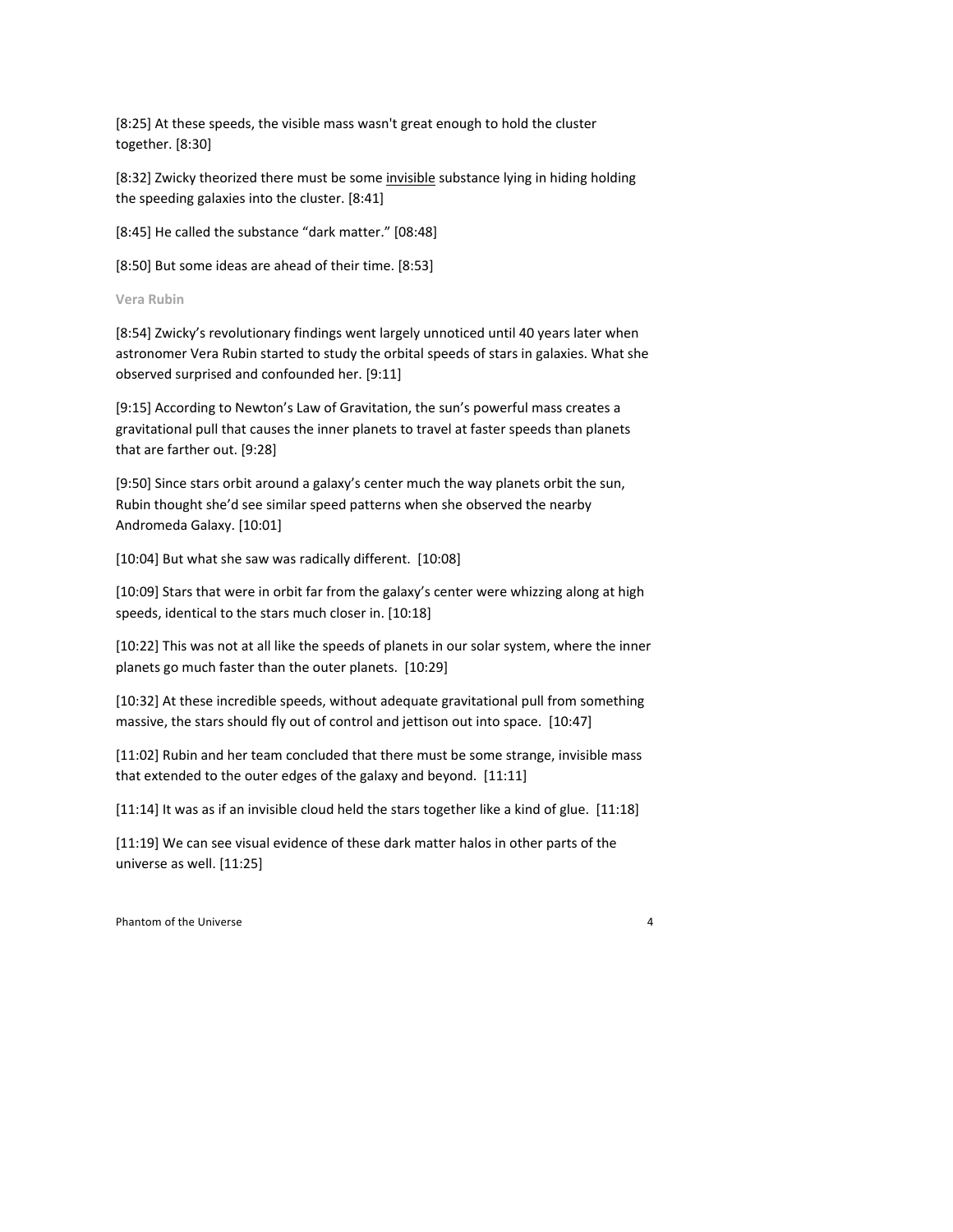[11:31] We see the most dramatic evidence for dark matter in a celestial structure astronomers refer to as "the Bullet Cluster." When astronomers looked closely at galaxies in the cluster, they saw subtle distortions caused by something invisible. [11:47]

 $[11:48]$  The suspect: dark matter.  $[11:50]$ 

[11:52] Astronomers used an x-ray telescope in space to detect massive concentrations of hot interstellar gas whose bullet-like shapes give the cluster its name. [12:03]

[12:04] The Bullet Cluster was formed when two smaller clusters of galaxies collided. [12:09]

[12:10] If we could travel back in time to before the collision, we'd see two distinct clusters, each enclosed in its own cloud of dark matter. [12:20]

[12:21] When the two galaxy clusters collided, the dark matter clouds passed right through each other. [12:27]

[12:27] The dense clouds of gas and dust shown in pink, however, crashed into one another toward the center. [12:33]

[12:58] What is this dark matter, that can pass right though a galactic collision without interacting with anything? [13:03]

[13:05] Because of this unique quality, a dark matter particle like this one travelling through space, won't let anything stand in its way. [13:13]

LUX

[13:32] Dark matter doesn't exist only out in space; it's everywhere... [13:39]

[13:48] Dark matter is all around us right now. [13:51]

[13:55] If you hold up your hand, millions of dark matter particles will pass through it within the next minute. [14:01]

[14:03] Particles you can't see or feel. As a matter of fact, there are billions of different subatomic particles flying through this room as we speak. [14:14]

[14:19] This is the entrance to the Homestake Mine in South Dakota. It's the ultimate place to filter the dark matter particles out from the rest. [14:28]

[14:30] In order to isolate the dark matter particles, physicists conduct experiments

Phantom of the Universe 5 and the Universe  $\sim$  5 and the Universe of the Universe  $\sim$  5 and the Universe of the Universe of the Universe of the Universe of the Universe of the Universe of the Universe of the Universe of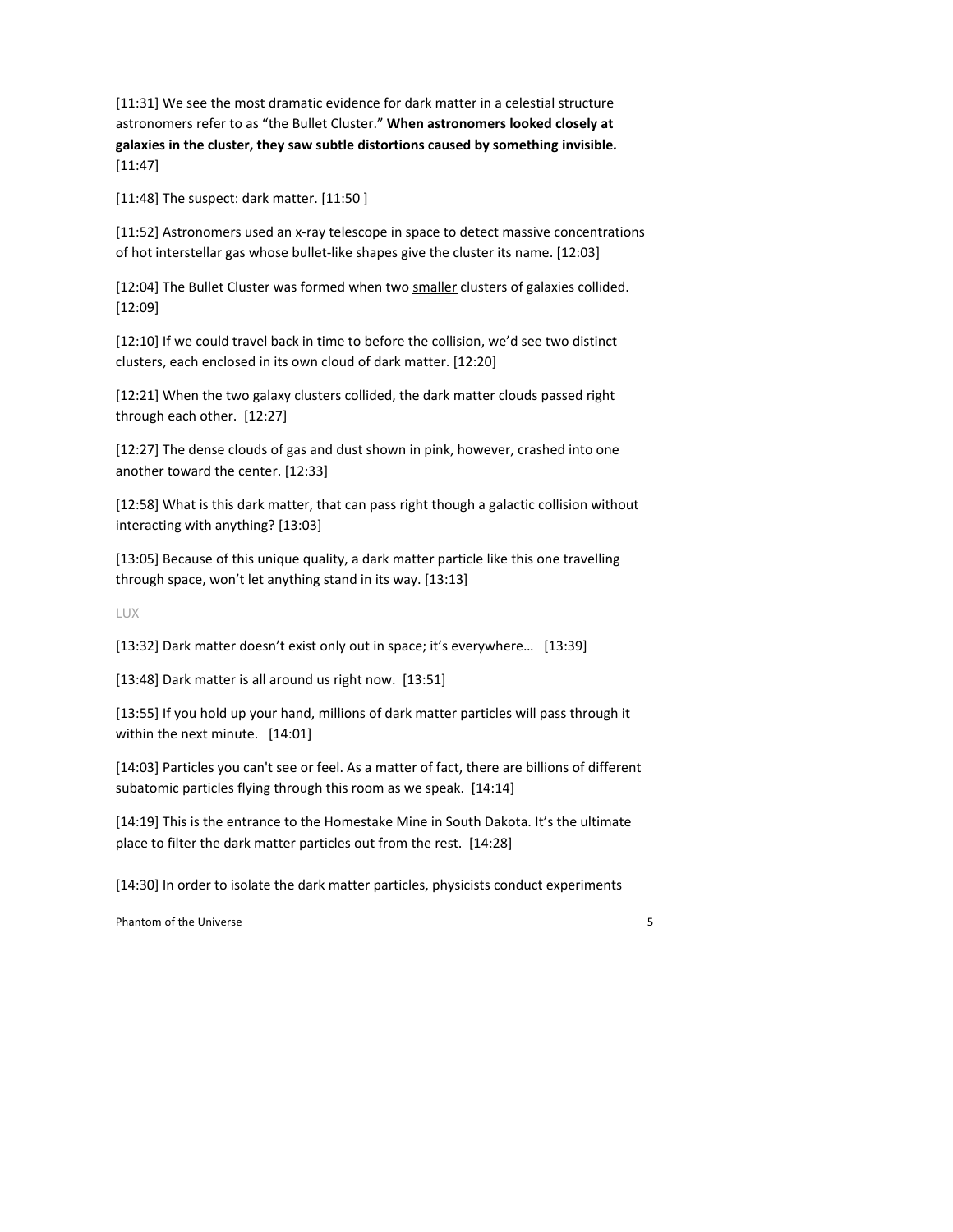deep underground where most ordinary particles can't travel, but dark matter particles easily *can.* [14:43]

[14:46] Every morning, dozens of scientists travel down a giant elevator shaft 1500 meters underground -- that's almost a mile -- to work with the most sensitive dark matter detector in the world. [15:00]

[15:01] What they find in this sub-terrestrial labyrinth of abandoned mining tunnels could change the way we view the entire universe. [15:10]

[15:17] This was once a thriving gold mine but now instead of miners mining for gold, the physicists who work here are mining for an even more elusive substance: dark matter. [15:28]

[15:31] This is the Sanford Underground Research Facility [15:34]

[15:35] It's here that we'll find the Large Underground Xenon *Dark Matter* Experiment, or "LUX" for short. [15:40]

[15:42] This tank filled with liquid xenon will be the perfect theater for witnessing the first appearance of a dark matter particle. [15:50]

[16:06] The bait for detecting that dark matter particle will be the nucleus of a xenon atom. [16:11]

[16:11] When a dark matter particle hits, the nucleus will give off a flash of light...or release electrons. [16:19]

[16:23] These interactions will then be recorded by sensors on the bottom and top of the detector. [16:28]

[16:44] Dark matter interactions of *any* kind are rare, but physicists hope they'll see one very soon. [16:50]

**CERN**

[17:04] On the other side of the world, another group of physicists is working on *creating* their own dark matter particle. [17:12]

[17:15] They're doing it here, at CERN, the world's largest research center for the study of particle physics, located outside Geneva, Switzerland. [17:24]

Phantom of the Universe 6 and the Universe of the Universe of the Universe of the Universe of the Universe of the Universe of the Universe of the Universe of the Universe of the Universe of the Universe of the Universe of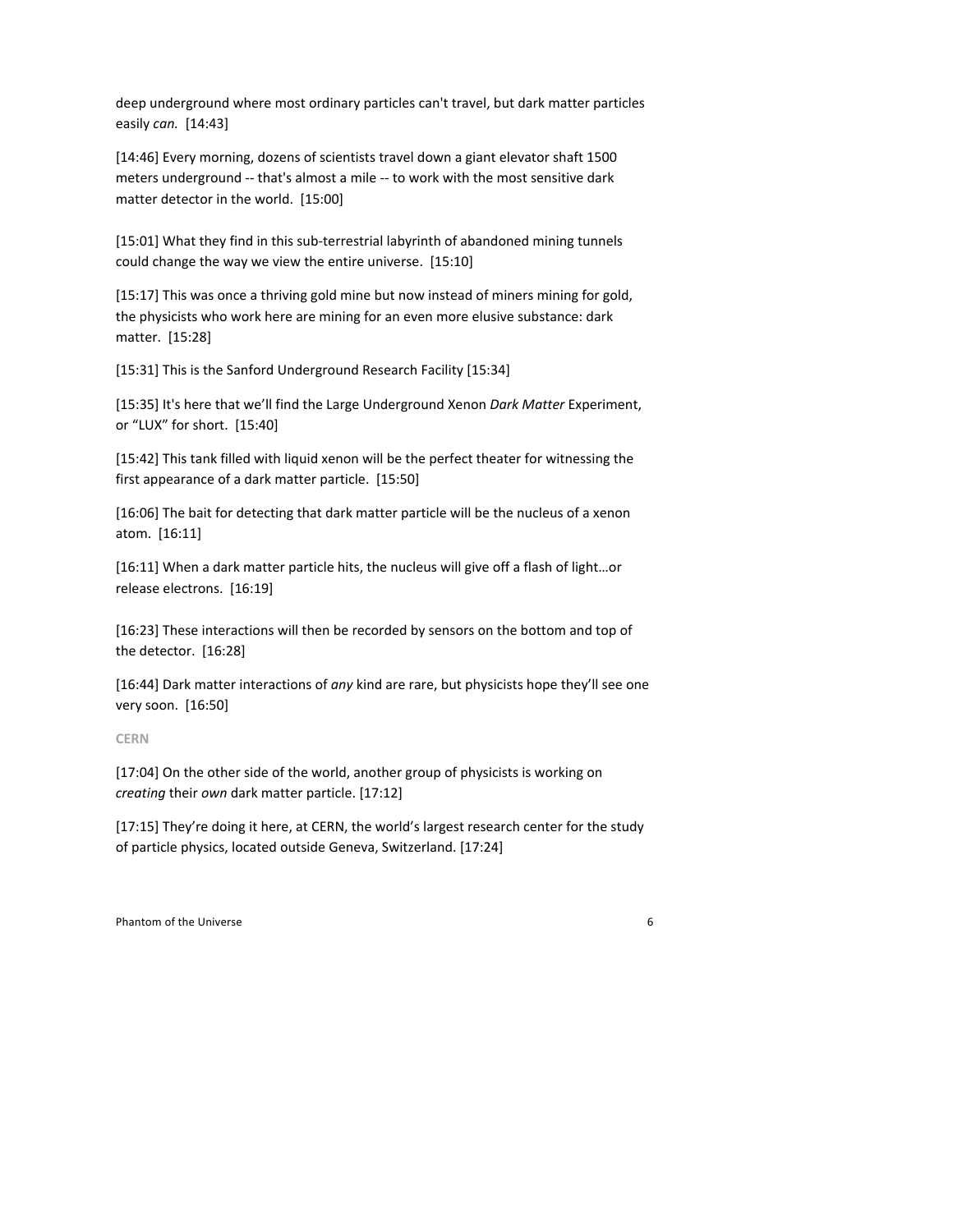[17:35] Here, thousands of scientists from many nations have joined together to track down answers to humankind's most complex, and age-old questions, concerning the nature of matter. [17:46]

[17:57] Hidden beneath CERN's sprawling 450 acre / 2 square kilometer campus and the surrounding forests and farms of the European countryside, lies the biggest and most complex machine in the world: the Large Hadron Collider, otherwise known as the "LHC." [18:17]

[18:18] Inside it, two beams of protons travel in opposite directions around the ring at incredible speeds. [18:25]

[18:28] The protons then collide inside four gigantic detectors located on the LHC track.  $[18:35]$ 

[18:48] The LHC is a giant particle racetrack. Instead of fuel, these subatomic racers are accelerated around the track by electric fields, and steered by high-powered magnets. [19:04] 

[19:06] The particles are then guided toward collision, in the core of each detector. [19:11]

[19:13] The largest detector is appropriately called ATLAS. It weighs 7000 tons and took 15 long years to build. [19:24]

[19:25 – 20:05] ATLAS / Transformers Scene

[20:06] At almost 8-stories tall, ATLAS is the size of a cathedral. [20:11]

[20:13] More than three thousand scientists from 175 institutions in 38 countries work in collaboration on its experiments. [20:23]

[20:26] In essence, ATLAS is an enormous microscope aimed down into the subatomic realm. [20:32]

[20:34] With billions of protons traveling around the track in opposite directions, the scene can seem more like a demolition derby than a racetrack. [20:44]

[20:46] When two protons collide, hundreds of new particles are formed. [20:50]

[20:52] The incredible energy of the collision can produce particles with far greater mass than that of the two protons that created them. [21:00]

Phantom of the Universe 7 and 2008 and 2008 and 2008 and 2008 and 2008 and 2008 and 2008 and 2008 and 2008 and 2008 and 2008 and 2008 and 2008 and 2008 and 2008 and 2008 and 2008 and 2008 and 2008 and 2008 and 2008 and 200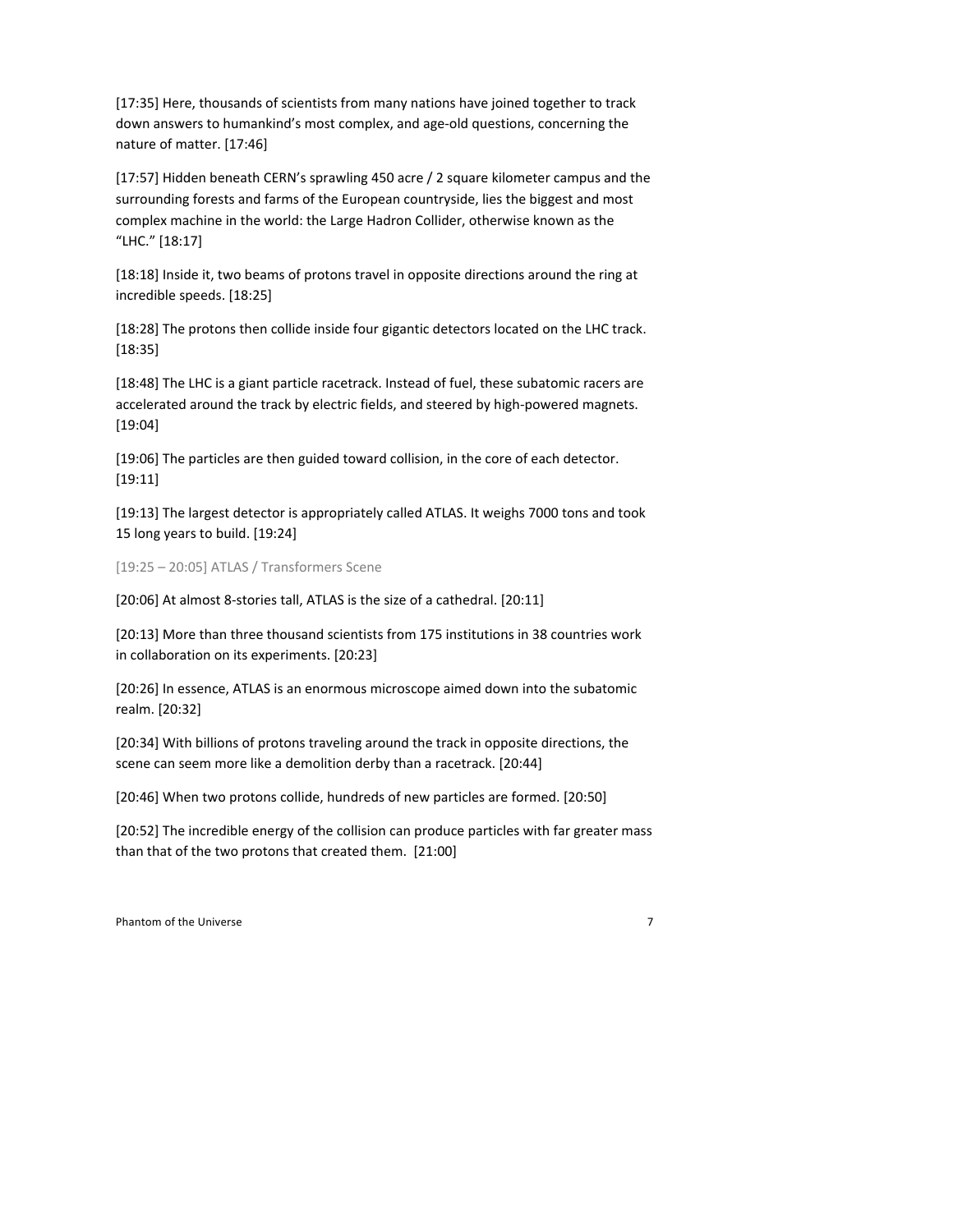[21:01] This is exactly what physicists predict will happen if they create a dark matter particle with great mass. [21:09]

[21:10] Every line in this collision display reflects the presence of a newly created particle. [21:16]

[21:17] The curvature of the line tells us the particle's momentum. [21:20]

[21:24] ATLAS records the collisions with several devices that are arranged in concentric layers. [21:29]

[21:32] Each device is like an extraordinary camera, specially designed to detect and record different kinds of particles. [21:39]

[21:43] According to Sir Isaac Newton, momentum traveling in opposite directions must balance out, as it does in this display. The yellow squares show an even distribution of particles and momentum. [21:57]

[21:59] In the case of a dark matter particle, however, there will be a gap where the particle flew through ATLAS without interacting with *any* of its sub-detectors. [22:09]

[22:10] How can a dark matter particle fly through the world's most sensitive particle detector without leaving a trace? [22:16]

SUSY

[22:18] A theory called Super-Symmetry predicts the existence of a particle that would act in exactly this manner. [22:25]

[22:27] According to this theory, for every known particle, like an electron or quark, there's a corresponding super particle with a much greater mass. [22:37]

[22:44] As you can see, the correspondence creates a nice symmetry. [22:48]

[22:49] Physicists believe that one of these predicted super particles may be the dark matter particle. [22:55]

[22:56] Now to find it... [22:57]

[23:02] ATLAS takes pictures of the most important collision events 40 million times per second. [23:07]

[23:19] Collision data is stored in a massive network of computers at CERN and around the world called "The Grid." [23:26]

Phantom of the Universe and the Universe of the Universe of the Universe of the Universe of the Universe of the Universe of the Universe of the Universe of the Universe of the Universe of the Universe of the Universe of th